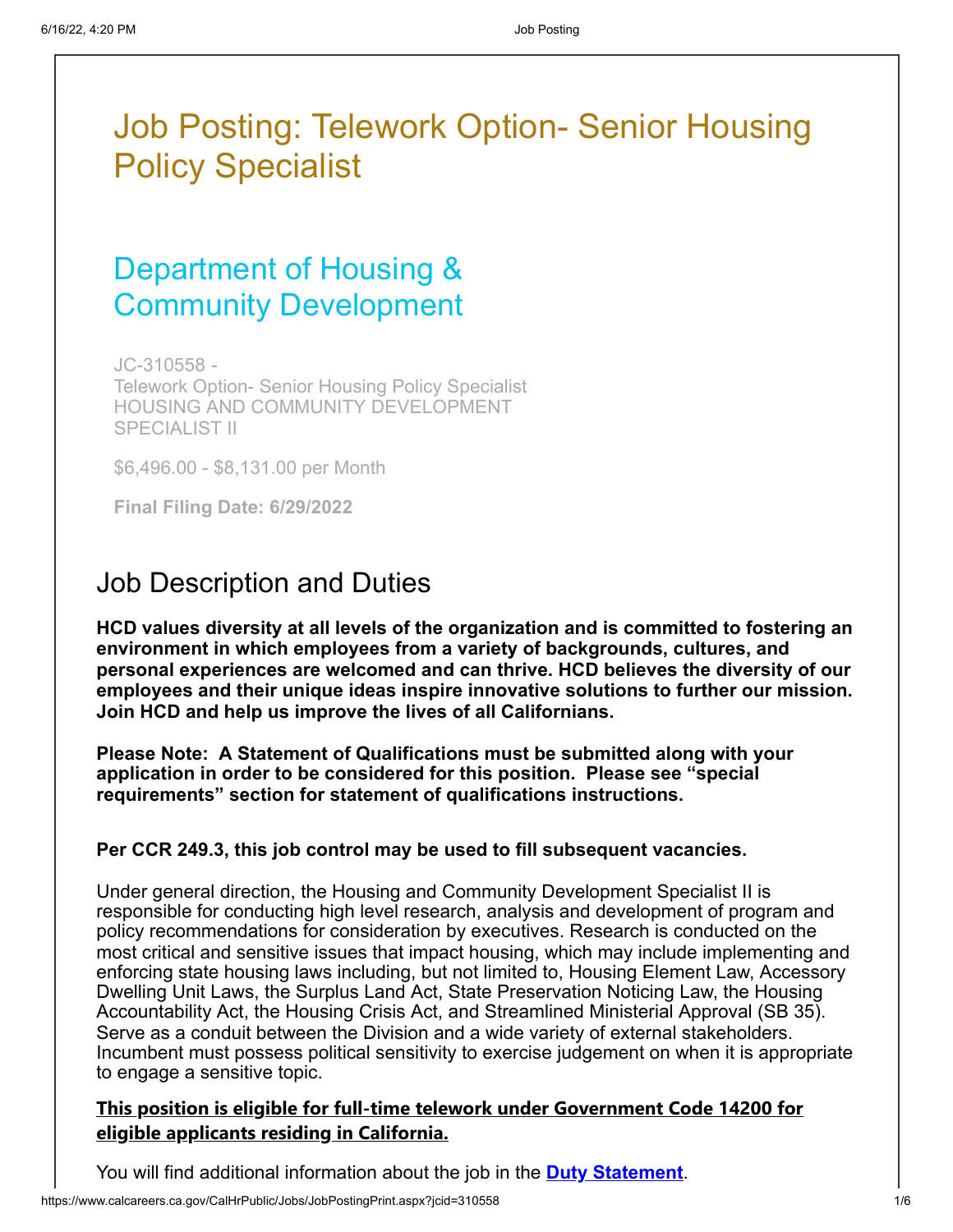## Minimum Requirements

You will find the Minimum Requirements in the Class Specification.

• HOUSING AND COMMUNITY [DEVELOPMENT SPECIALIST II](https://hrnet.calhr.ca.gov/CalHRNet/SpecCrossReference.aspx?ClassID=9037)

## Position Details

**Job Code #:** JC-310558 **Position #(s):** 401-310-9037-XXX **Working Title: Telework Option- Senior Housing Policy Specialist Classification:** HOUSING AND COMMUNITY DEVELOPMENT SPECIALIST II \$6,496.00 - \$8,131.00

| # of Positions: | Multiple                                |
|-----------------|-----------------------------------------|
|                 | <b>Work Location: Sacramento County</b> |
| Job Type:       | Permanent, Full Time                    |

## Additional Documents

- [Job Application Package Checklist](http://calcareers.ca.gov/CalHrPublic/Jobs/JobApplicationPackageChecklist.aspx?JobControlId=310558)
- [Duty Statement](https://www.calcareers.ca.gov/CalHrPublic/FileDownload.aspx?aid=16728024&name=DS_401-310-9037-901.pdf)

## Department Information

The mission of the Department of Housing and Community Development (HCD) is to promote safe, affordable homes and vibrant, inclusive, sustainable communities for all Californians. To learn more about HCD, please visit us at our website: [http://www.hcd.ca.gov](http://www.hcd.ca.gov/).

HCD is headquartered in Natomas just North of Downtown Sacramento in a state of the art 'green' building directly off Interstate 5 (I-5). Featuring free parking and fully equipped pay-per-charge electric vehicle charging stations, HCD is situated close to many dining and shopping choices and is a short drive to Downtown, the State Capitol, the Golden 1 Center and Old Sacramento. HCD is family friendly and situated in close proximity to the Napa Valley, San Francisco, Lake Tahoe, and other desirable destinations.

Department Website: <https://www.hcd.ca.gov/>



## Special Requirements

[Click on the following link to complete a department recruitment survey:](https://www.surveymonkey.com/r/HCD_Recruitment_Survey) Recruitment Survey.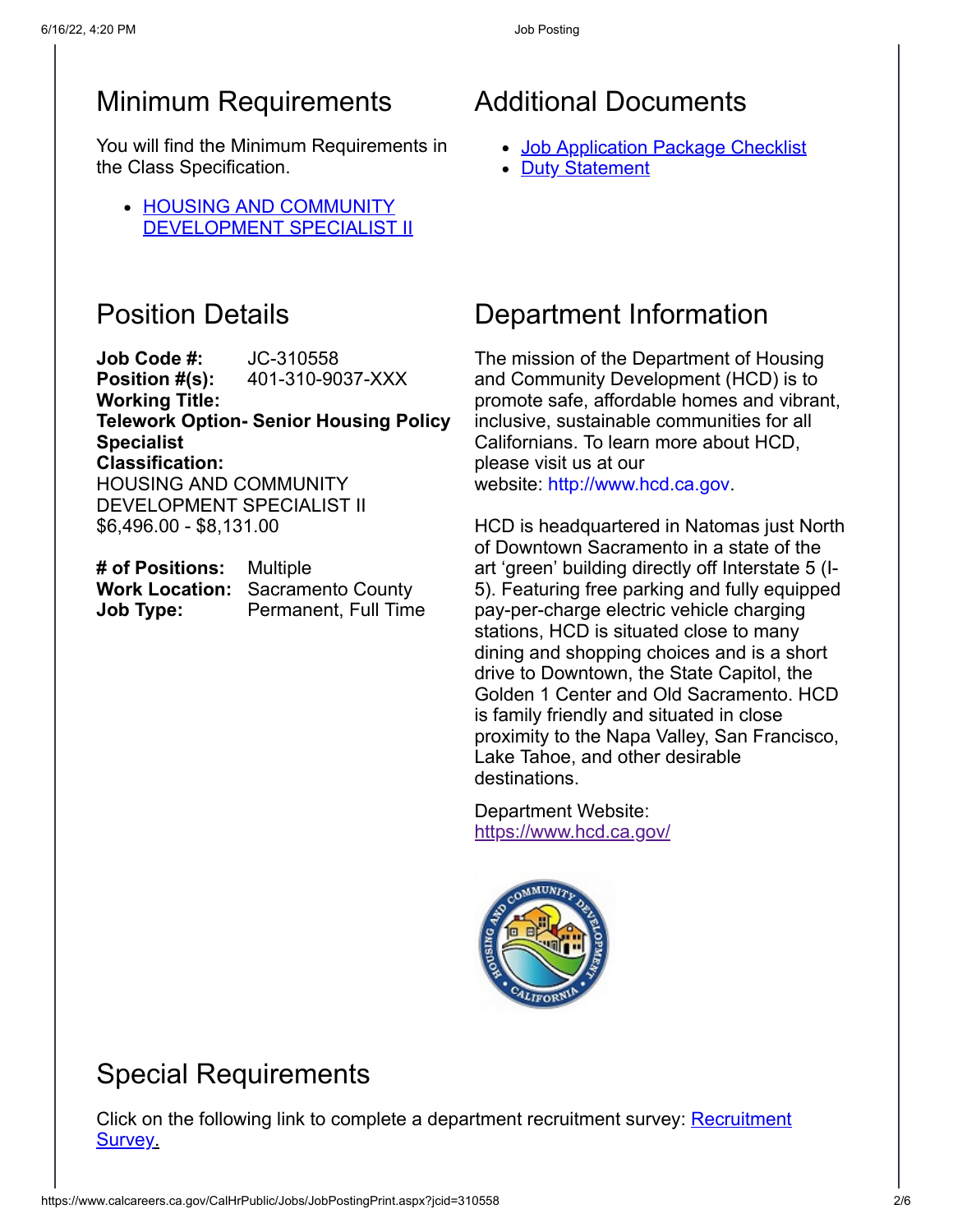#### **Employment Application (STD.678)**

It is a requirement to submit work experience, dates, and hours worked, contact names and phone numbers of supervisors on the state application. Resume's or other documents cannot substitute a state application. Applicants who fail to submit a completed STD. 678 will not be considered.

#### **Statement of Qualifications (SOQ)**

Interested individuals must submit a Statement of Qualifications (SOQ) in addition to the standard state application (form STD 678). Your SOQ will be considered the first interview for this position. If your qualifications are competitive, you will be invited to a formal interview. Resumes, cover letters, or any other documents cannot substitute the SOQ. When completing the SOQ, number your responses, include all relevant experience, education, and training, as applicable, and explain all answers thoroughly. **Your SOQ should not exceed two pages, single-spaced, Arial 12-point font and address the following**:

- 1. Please describe your experience in the entitlement and permitting phases of local government development review of affordable and/or market rate housing projects – usually either as a municipal planner, consultant, or representative of a housing project applicant.
- 2. Please describe your experience referencing, analyzing, and interpreting state statutes and/or municipal codes – ideally to determine consistency of a housing project with those statutes or codes.
- 3. Please describe your direct experience, if any, with housing element preparation or analysis.Considering this duty statement, please describe any special or unique qualifications or attributes you have that would contribute to your ability to serve successfully in this position.
- 4. Please provide details of your professional strengths and soft skills not included on your application or resume.

### **HCD Disclosure Requirements**

Selected candidates may be subject to rules imposed by a Conflict of Interest Code that apply to HCD employees, which may require filing a Statement of Economic Interest (Form 700).

## Application Instructions

Completed applications and all required documents must be received or postmarked by the Final Filing Date in order to be considered. Dates printed on Mobile Bar Codes, such as the Quick Response (QR) Codes available at the USPS, are not considered Postmark dates for the purpose of determining timely filing of an application.

Final Filing Date: 6/29/2022

### **Who May Apply**

Individuals who are currently in the classification, eligible for lateral transfer, eligible for reinstatement, have list eligibility, are in the process of obtaining list eligibility, or have SROA and/or Surplus eligibility (please attach your letter, if available). SROA and Surplus candidates are given priority; therefore, individuals with other eligibility may be considered in the event no SROA or Surplus candidates apply. Individuals who are eligible for a Training and Development assignment may also be considered for this position(s).

Applications will be screened and only the most qualified applicants will be selected to move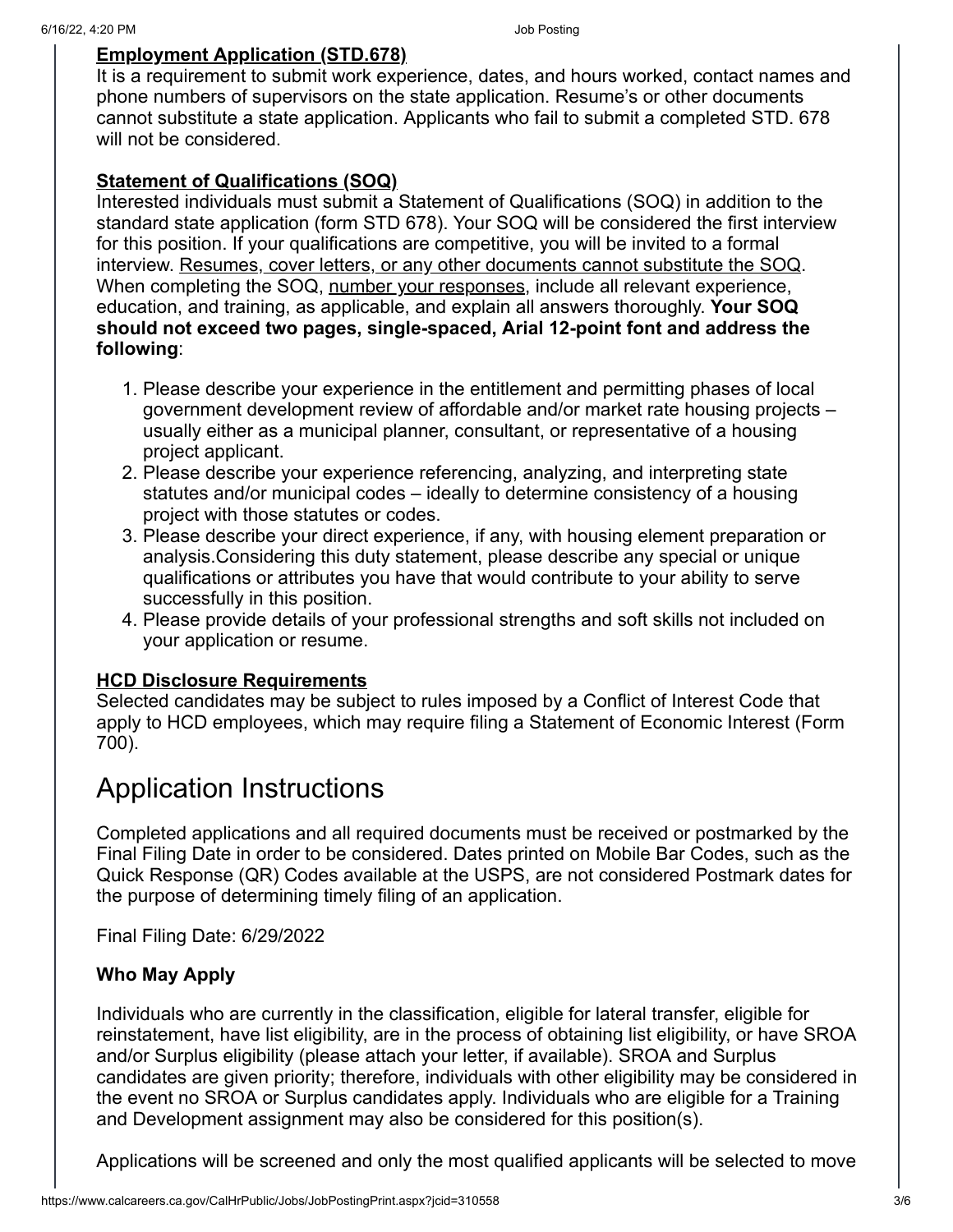forward in the selection process. Applicants must meet the Minimum Qualifications stated in the Classification Specification(s).

### **How To Apply**

Complete Application Packages (including your Examination/Employment Application (STD 678) and applicable or required documents) must be submitted to apply for this Job Posting. Application Packages may be submitted electronically through your CalCareer Account at www.CalCareers.ca.gov. When submitting your application in hard copy, a completed copy of the Application Package listing must be included. If you choose to not apply electronically, a hard copy application package may be submitted through an alternative method listed below:

### **Address for Mailing Application Packages**

You may submit your application and any applicable or required documents to:

Department of Housing & Community Development Attn: HCD Careers | JC 310558 P.O. Box 952050 Sacramento, CA 94252-2050

### **Address for Drop-Off Application Packages**

You may drop off your application and any applicable or required documents at:

Department of Housing & Community Development HCD Careers | JC 310558 2020 W. El Camino Ave. (Lobby) Sacramento, CA 95833 08:00 AM - 05:00 PM

### **Required Application Package Documents**

The following items are required to be submitted with your application. Applicants who do not submit the required items timely may not be considered for this job:

- Current version of the State Examination/Employment Application STD Form 678 (when not applying electronically), or the Electronic State Employment Application through your Applicant Account at www.CalCareers.ca.gov. All Experience and Education relating to the Minimum Qualifications listed on the Classification Specification should be included to demonstrate how you meet the Minimum Qualifications for the position.
- Statement of Qualifications Please see Statement of Qualifications section.

Applicants requiring reasonable accommodations for the hiring interview process must request the necessary accommodations if scheduled for a hiring interview. The request should be made at the time of contact to schedule the interview. Questions regarding reasonable accommodations may be directed to the EEO contact listed on this job posting.

## Desirable Qualifications

In addition to evaluating each candidate's relative ability, as demonstrated by quality and breadth of experience, the following factors will provide the basis for competitively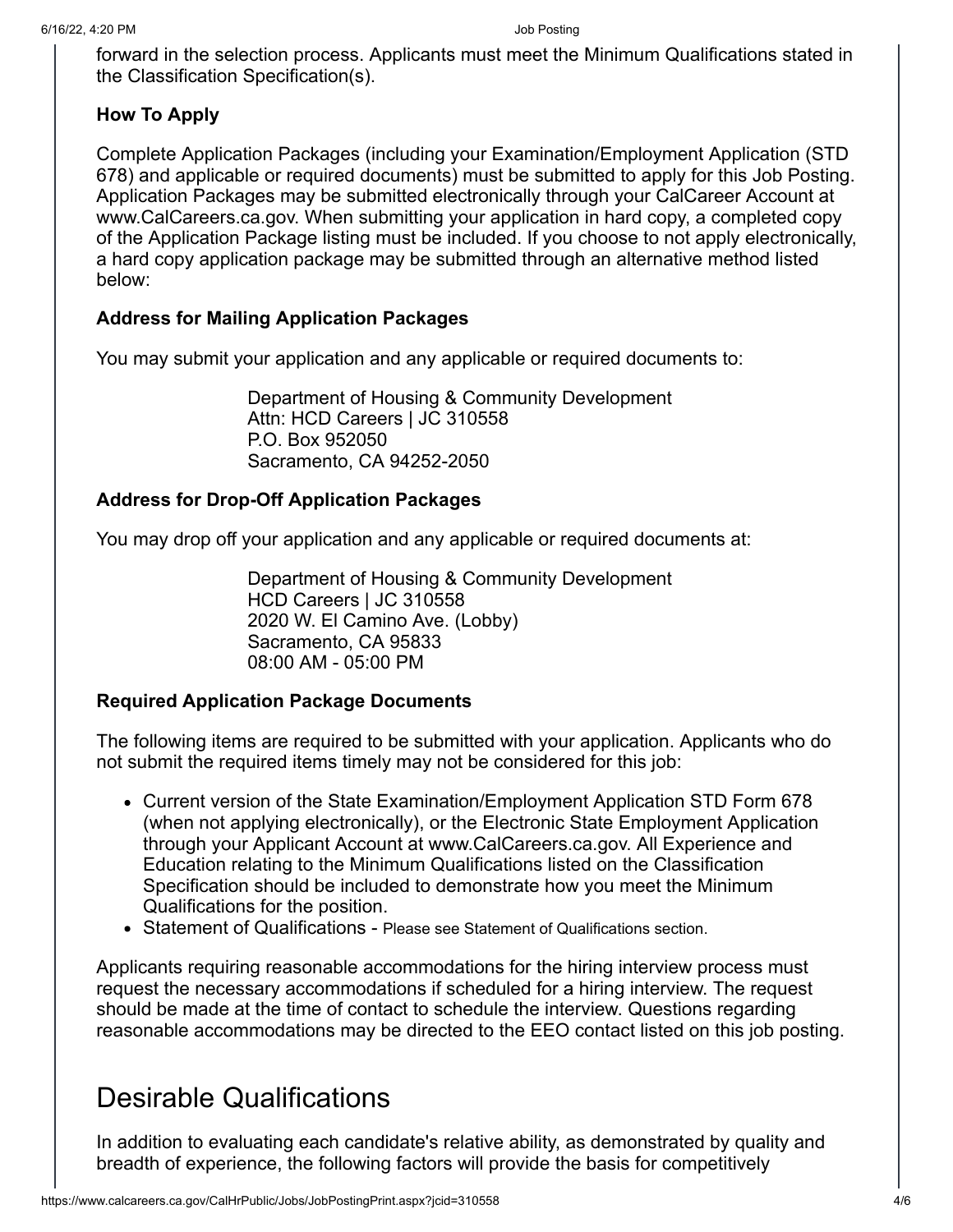evaluating each candidate:

- Experience in the entitlement and permitting phases of local government development review of affordable and/or market rate housing projects – either as a municipal planner, consultant or representative of a housing project applicant.
- Experience referencing, analyzing, and interpreting state statutes and/or municipal codes, ideally to determine consistency of a housing project with those statutes or codes.
- Experience with housing element preparation or analysis.
- Experience communicating (written, verbal, and inter-personal) and presenting to a variety of stakeholders.
- Ability to work independently and as part of a team.Experience with the areas of California State government or other policy making practices including the legislative process.
- Education or experience in planning, public policy, public administration, or other housing and community development topics, or coursework in policy analysis, statistics, urban planning, or land use.

## **Benefits**

HCD employees are eligible for a number of benefits. Health benefits and leave programs are available for most permanent, full-time employees and some permanent, part-time employees. Benefit eligibility may depend on length of service and may be subject to collective bargaining agreements, which are contracts negotiated between the State of California and employee organizations that define employees' wages, hours, and conditions of employment.

Some added benefits HCD offers include: Flexible Work Hours, Telework Opportunities, Free Parking, Health, Dental & Vision Benefits, Paid Sick & Vacation, Retirement, Basic Group Term Life Insurance, Employee Assistance Program, 11 Paid Holidays, 401(k) & 457 plans, Military Leave, Student Loan Forgiveness, Long Term Care, Group Legal Services, and Reimbursement Accounts.

[For more details about employee benefits, visit the California Department of Human](https://www.calhr.ca.gov/employees/Pages/salary-and-benefits.aspx) Resources website.

## Contact Information

The Hiring Unit Contact is available to answer questions regarding the position or application process.

**Department Website:** https://www.hcd.ca.gov/

**Hiring Unit Contact:**  HCD Careers - JC 310558 (916) 263-6735 Careers@hcd.ca.gov

Please direct requests for Reasonable Accommodations to the interview scheduler at the time the interview is being scheduled. You may direct any additional questions regarding